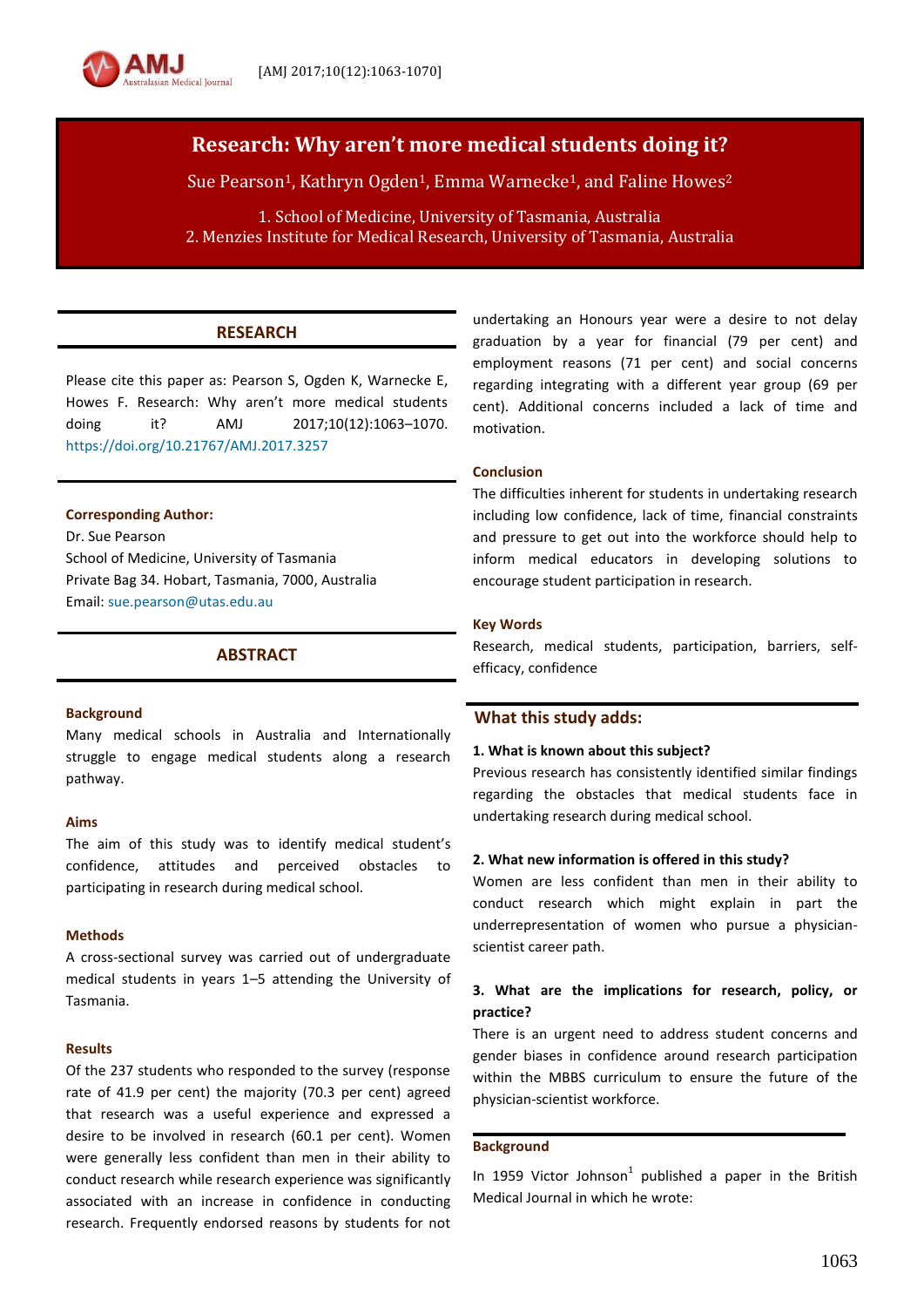

*"Experience in research warns against the pitfalls of inadequate numbers of observations, faulty controls, inaccurate measurements, the intrusion of chance, the inherent variability of biological material. Engagement in research enhances the physician's judgment of conclusions reached in medical papers he reads, sensitizes him to inadequacies of evidence, increases his wariness of exaggerated claims, tempers his acceptance of enthusiastic predictions." (pg. 332).*

Victor Johnson was at the time the Director of the Mayo Foundation for Medical Education and Research at the University of Minnesota and a strong advocate of the benefits of research experience for medical students. Johnson believed research teaches students alertness to the unexpected or inconsequential, teamwork, a respect for persistent routine, and that scientific discovery can be a long and difficult process. Additional benefits identified subsequently include the development of skills in critical appraisal, literature searching, statistics, time management and communication.<sup>2-4</sup> These skills are not only important in the current pursuit of science but have general applicability to patient care.

In the interests of meeting the required standards for accreditation of a medical curriculum in Australia<sup>5</sup> most Universities provide students with research opportunities either as mandatory subjects and/or elective options. In 2012, of the nineteen medical schools in Australia, fourteen offered an additional Bachelor of Medical Science Honours year in conjunction with the medical degree or had shorter optional research project placements. Five had a compulsory research project as part of the degree.<sup>6</sup> In addition to this there has been a recent trend for schools to shift from a standard Bachelor of Medicine/Bachelor of Surgery (MBBS) to a Masters level medical doctorate (MD), thus recognizing the importance of research.

Despite the research opportunities available, many medical schools in Australia and internationally struggle to engage and motivate medical students along a research pathway.<sup>7</sup> The most frequently cited obstacles include time constraints, $8-14$  lack of professional supervisors or mentors.<sup>8,11-14</sup> insufficient training in research methodology,<sup>8,11,14</sup> and financial constraints.<sup>7-9</sup>

This has raised concerns about the future of the clinicianscientist and the important role they play in translational research. Contemporary medicine is largely based on the practice of evidence-based medicine, which requires a familiarisation with research competencies and critical appraisal to make decisions about care based on the best available evidence. 15,16

Currently in the School of Medicine at the University of Tasmania where this study was undertaken a number of research activities have been incorporated into the curriculum as either mandatory or optional subjects. In the first year of the five-year medical degree, students study basic statistical concepts and develop literature retrieval skills. In second year, they are introduced to epidemiological concepts and critical appraisal. In third year, they observe a research team and are required to work in groups to develop a research question and project methodology. After third year and having achieved sufficient grades, students have the option to undertake an intercalated research degree in medical science whereby they defer their medical studies for one year to complete a research project resulting in an honours dissertation. There is no mandatory research component of their study in years 4 and 5; however some students elect to participate in research projects as an additional aspect of their studies.

The aim of this study was to evaluate the current undergraduate research program for medical students at The University of Tasmania by determining students' i) confidence in three key areas of research and examine its associations with prior research experience either in a previous degree or during medical school that was external to the curriculum, and ii) examine the attitudes, motivation and incentives/disincentives to engage in research activities.

#### **Method**

A cross-sectional survey was carried out of undergraduate medical students in years 1–5 attending the University of Tasmania in 2012. All students enrolled were invited to participate in the online survey via an email. Participation was voluntary and confidentiality maintained. No identifying information was recorded on the survey. Completion of the questionnaire was taken as consent to participate.

The survey questions were a mixture of new questions developed by the researchers and others adapted from previous work undertaken by Nikkar-Esfahani. <sup>12</sup> Questions included a combination of multiple choice, likert-type responses and free text options. Sixty questions focused on students' research experience, opportunities and attitudes to research and perceptions of their confidence in performing various research related tasks. Responses were loaded into an excel database and each completed questionnaire was assigned an identification number to prevent any duplication in data entry.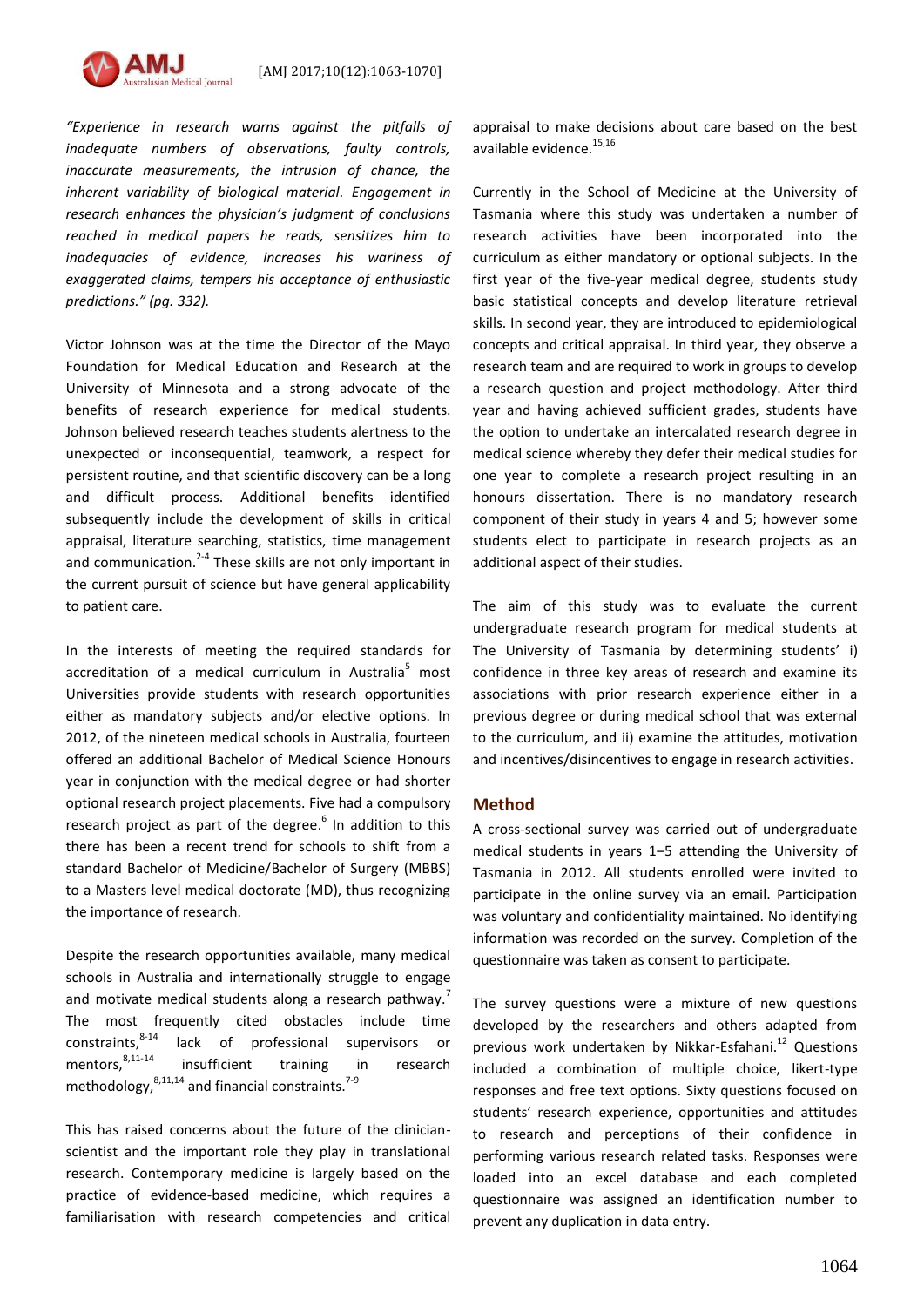

Analysis of the results was undertaken using IBM SPSS version 20. Basic descriptive statistics are presented including percentages, means and standard deviations. Group differences were examined using chi-square tests for categorical variables. Qualitative data analysis was undertaken using a thematic approach and constant comparison techniques by authors KO, EM and FH.

### **Results**

A total of 566 students were invited to participate in the study. Of those, 237 (41.9 per cent) responded to the survey either in part or in full. The response rates for year of enrolment were 41 per cent (43/105) from first year students, 47.6 per cent (50/105) from second year, 43.6 per cent (51/117) from third year, 35 per cent (42/123) from fourth year and 37.9 per cent (44/116) from fifth year students. The students who participated in the survey were representative of the overall medical school cohort. In 2012, enrolments included 305 women, 301 men and 101 international students. Overall 30.3 per cent (70/231) of respondents had completed an undergraduate or postgraduate University course prior to enrolling in medicine. Of these students, 22.9 per cent (16/70) had been involved in research activities during their previous course.

## **Confidence in ability to undertake a literature review, interpret published research and conduct research**

Students were asked to rate their confidence as either 'not at all confident', 'confident' or 'very confident' about their perceived ability in undertaking a variety of research related tasks. For the analysis, these categories were collapsed into two categories comparing 'not at all confident' with 'confident to very confident'. The research related tasks fell into three overarching areas of 'conducting a literature review', 'interpreting published results', and 'conducting research.' Overall females were generally less confident (Table 1) on most of the tasks. Significant differences between males and females were found for 'formulating a research question' (*X* 2 =5.24, p=0.022), interpreting the statistical analysis (*X* 2 =6.48, p=0.011), undertaking a quantitative (*X* 2 =6.64, p=0.010) and qualitative data analysis  $(X^2=4.72, p=0.030)$ , interpreting the results  $(X^2=3.74,$ p=0.053), presenting the findings  $(X^2=8.19, p=0.004)$  and writing an academic paper (*X* 2 =6.40, p=0.011).

Students research experience/participation other than what they are exposed to in the normal curriculum was determined in the following ways: i) whether they had undertaken or been part of a research group in their prior degree before commencing medicine (n=16), ii) whether they had had involvement as part of a research group in

years 1–3 (n=7) or years 4–5 (n=51) of their medical degree, and iii) whether they had interrupted their medical degree and undertaken an honours year at the completion of year three (n=6).

**Table 1: Comparison of the proportion of men and women who reported being confident to very confident in undertaking research**

|                                      | Confidence |           |
|--------------------------------------|------------|-----------|
| Question: How confident do you       | Men        | Women     |
| feel in your ability to:             | $(n=85)$   | $(n=123)$ |
| Conduct a literature review and:     | (%)        | (%)       |
| Formulate a research question        | 87.1       | 74        |
| Design a search strategy             | 74.1       | 65        |
| Search bibliographic databases       | 96.5       | 91.9      |
| Document the search process          | 76.5       | 74        |
| Locate and retrieve relevant studies | 91.8       | 87.7      |
| Interpret the published research     |            |           |
| and:                                 |            |           |
| Recognize different study designs    | 87.1       | 77.9      |
| Critically appraise articles         | 68.2       | 63.9      |
| Identify potential sources of bias   | 78.6       | 76.5      |
| Identify sources of confounding      | 75.3       | 63.6      |
| Interpret the statistical analysis   | 67.9       | 50        |
| Evaluate clinical practice           | 70.6       | 67.8      |
| <b>Conducting research and:</b>      |            |           |
| Develop a research plan and design   | 50.6       | 44.3      |
| Complete an ethics application       | 23.5       | 20.5      |
| Write a funding application          | 14.1       | 15.6      |
| Create a database to manage data     | 45.9       | 33.1      |
| Da a quantitative data analysis      | 60         | 41.8      |
| Do a qualitative data analysis       | 52.9       | 37.7      |
| Interpret results                    | 70.6       | 57.4      |
| Write a research report              | 65.9       | 52.9      |
| Present the research findings        | 55.3       | 35.2      |
| Write an academic paper              | 49.4       | 32        |

These categories were grouped into one category reflecting prior research experience (n=69). Subjects were only counted once if they fell into one or more categories. There were no significant differences in the proportion of men and women who had participated in research (43.5 per cent *vs.* 56.5 per cent respectively).

Confidence in students with previous research was compared to those who had no previous research experience adjusting for sex (Table 2). Overall participation in research was associated with an increase in confidence in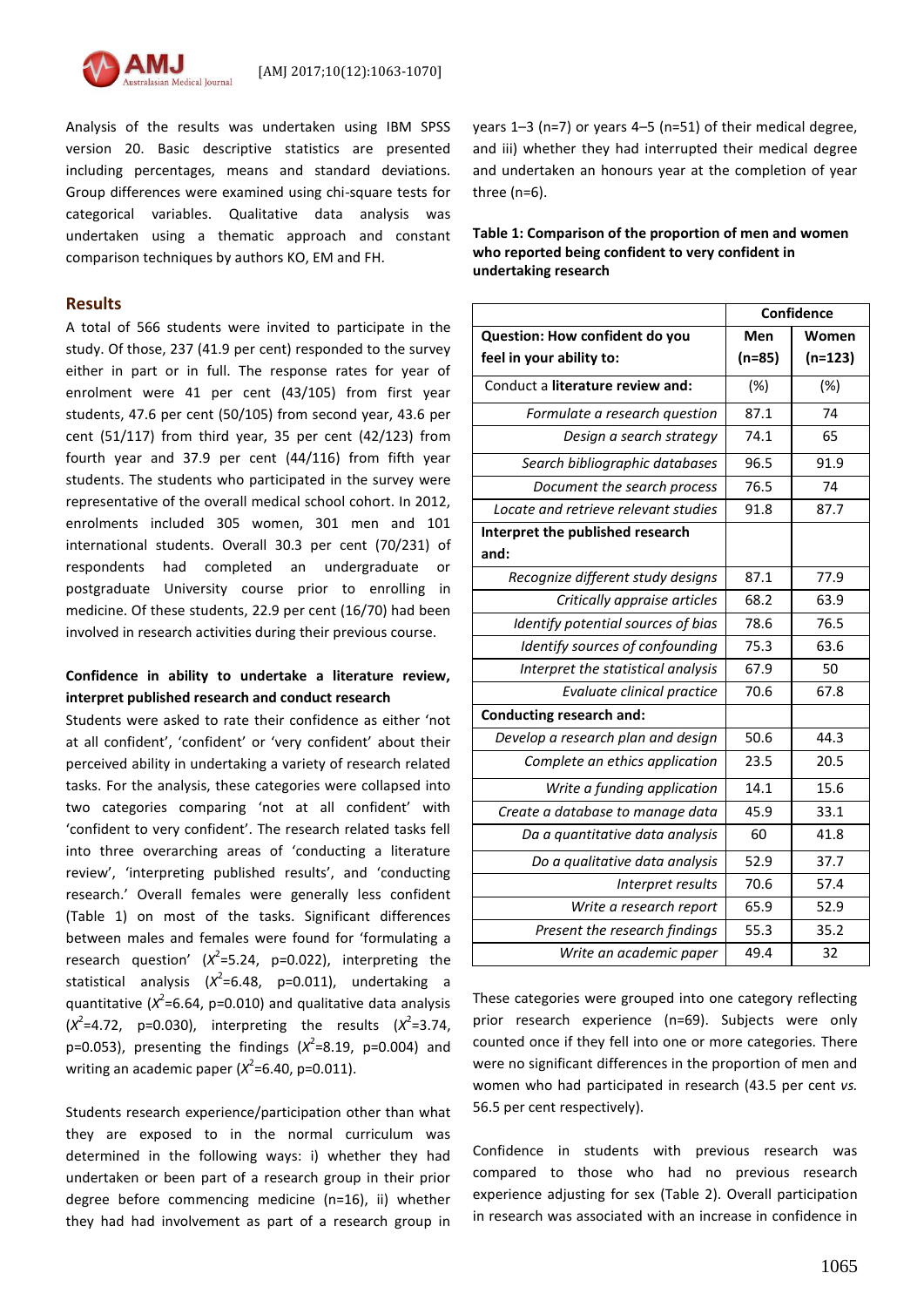

the majority of items relating to research. Significant differences between the groups were found for the following tasks: evaluate clinical practice ( $X^2$ =6.88, p=0.009),  $\text{complete}$  an ethics application ( $\chi^2$ =14.98,  $p \le 0.001$ ), complete a funding application (*X* 2 =4.02, p=0.045), maintain a database (*X* 2 =6.59, p=0.010), do a quantitative data analysis (*X* 2 =4.47, p=0.002), do a qualitative data analysis  $(X^2 = 8.87, p = 0.003)$ , interpret the results  $(X^2 = 8.09, p = 0.004)$ , write a research report  $(X^2=3.69, p=0.009)$ , present the research findings (*X* 2 =15.94, *p*≤0.001), and write an academic paper (*X* 2 =11.15, p=0.001).

## **Table 2: Comparison of the proportion of students with research experience to those without who reported being confident to very confident in undertaking research**

|                                    | <b>Research</b> |           |
|------------------------------------|-----------------|-----------|
|                                    | experience      |           |
| Question: How confident do you     | Yes             | No        |
| feel in your ability to:           | $(n=62)$        | $(n=145)$ |
| Conduct a literature review and:   | $(\%)$          | $(\%)$    |
| Formulate a research question      | 82.5            | 77.9      |
| Design a search strategy           | 63.5            | 71        |
| Search bibliographic databases     | 95.2            | 93.1      |
| Document the search process        | 74.6            | 75.2      |
| Retrieve relevant studies          | 90.3            | 89        |
| Interpret the published research   |                 |           |
| and:                               |                 |           |
| Recognize different study designs  | 87.1            | 79.3      |
| Critically appraise articles       | 71              | 63.4      |
| Identify potential sources of bias | 85.2            | 73.9      |
| Identify sources of confounding    | 69.4            | 68.1      |
| Interpret the statistical analysis | 57.4            | 57.2      |
| Evaluate clinical practice         | 82              | 63.4      |
| <b>Conducting research and:</b>    |                 |           |
| Develop a research plan & design   | 56.5            | 42.8      |
| Complete an ethics application     | 38.7            | 14.5      |
| Write a funding application        | 22.6            | 11.7      |
| Create and manage a database       | 51.6            | 32.6      |
| Da a quantitative data analysis    | 66.1            | 42.1      |
| Do a qualitative data analysis     | 59.7            | 37.2      |
| Interpret results                  | 77.4            | 56.6      |
| Write a research report            | 72.1            | 52.4      |
| Present the research findings      | 64.5            | 34.5      |
| Write an academic paper            | 56.1            | 31.7      |

## **Attitudes toward extracurricular participation in research during medical school**

The majority of students (70.3 per cent 161/229) agreed or strongly agreed that research was a useful experience but only half believed it should influence selection for training jobs (48.9 per cent 112/229). Many expressed a desire to want to be involved in research (60.1 per cent 110/183) endorsing its potential benefits for improving their curriculum vitae (CV) (87.4 per cent 188/215) and influencing health at a population level (71.2 per cent 153/215).

Two key themes emerged from the qualitative responses regarding participation in research: students' attitudes and motivation toward research, and support to identify and undertake research. Motivation to become involved in research fell into the two broad categories of career aspiration and learning. Some students saw involvement in research as an opportunity to build career opportunities: research as a career, enhance their clinical career, improve employment opportunities by making contacts, and improve their CV.

## **Obstacles to participating in research**

Fourth and fifth year students' ratings on the obstacles in undertaking a Bachelor of Medical Science (BMedSci (Honours)) during medical school are shown in Figure 1. The most frequently endorsed reasons were a desire to not delay graduation by a year for employment, financial and social concerns, and lack of interest in research.

## **Figure 1: Obstacle to doing Honours**



Student's ratings (inclusive of years 1-5) on the obstacles to participating in research more generally during medical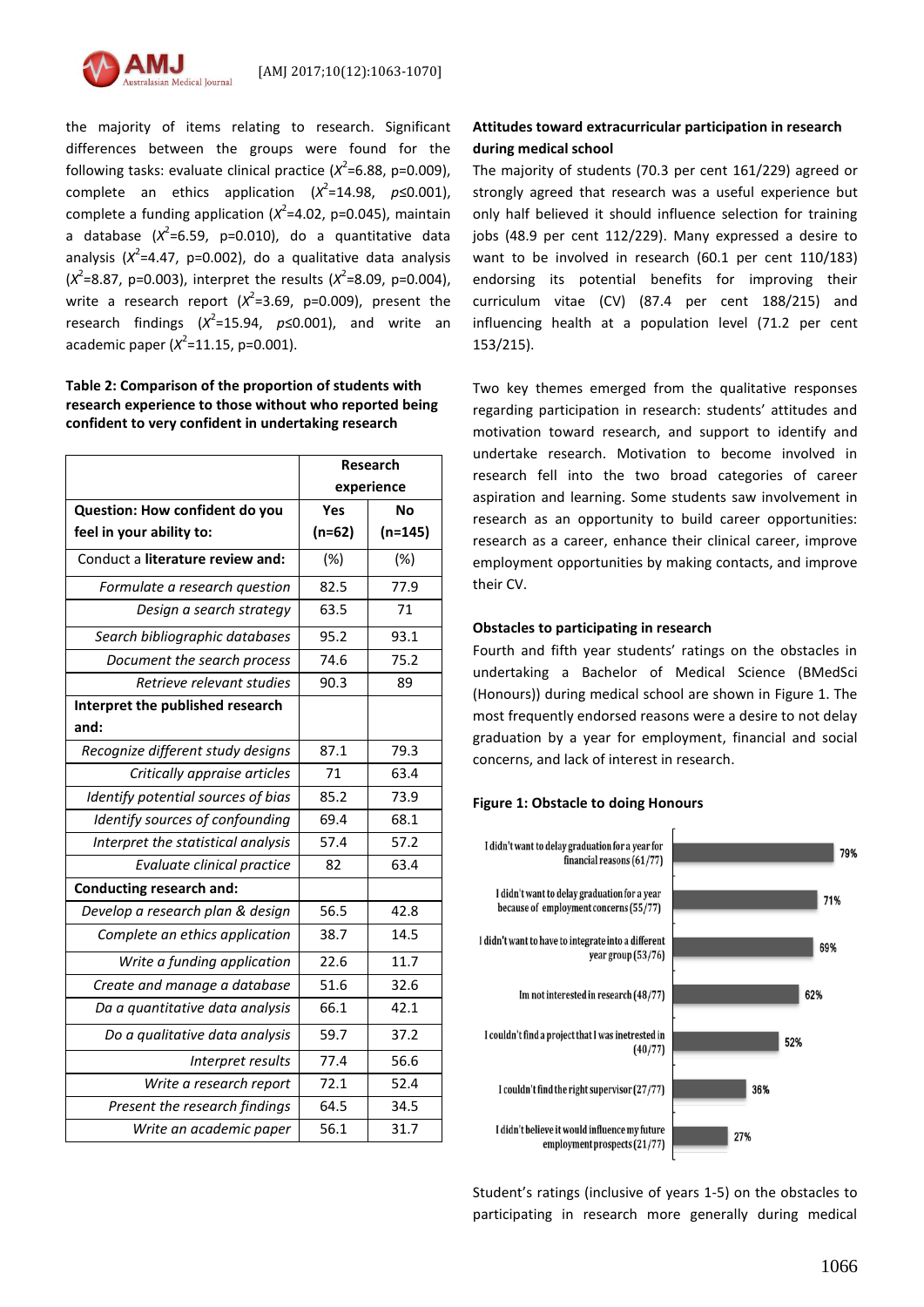school are shown in Figure 2. The most frequently endorsed reasons for not wanting to participate in research was lack of time, not knowing who to ask and lack of motivation. These responses are consistent with the qualitative thematic analysis. Additional obstacles reported included a sense that research is not important to their future role as doctors and a lack of available topics of interest, particularly clinically relevant rather than laboratory based projects.





There was a reluctance to take an additional research year with concern about how that would impact on students in terms of their developing clinical skills. A small number of students felt that research was not an important skill for a clinician to have, that it was really only important for those interested in a research career. Some students expressed doubt in their ability to undertake research.

Overall, many students see the value of undertaking research in improving career prospects and developing important skills, however there was also a sense that other aspects of the curriculum should take priority and time constraints are prohibitive to involvement in research. There is a clear message that students want more information, earlier in the curriculum about research, and the support of a dedicated academic to initiate contact with researchers and provide support during the process. Students perceived a need for there to be clinically relevant (non-laboratory based) opportunities, and supervisors to be more accessible to students. The current model of an intercalated honours year was a disincentive for many because of the additional year required to complete the MBBS, with some students nominating integration of research across the five years as a preferable model.

#### **Support required to facilitate more interest in research**

The need for support to be provided to students to enable their participation in research was strongly enunciated in the qualitative responses. The support required was in assistance in finding projects, increased curricular content support, and providing a mentored and nurturing environment. Many students did not know how to become involved in research, commenting that there should be some forum for researchers to communicate with students about projects, whether that be through an IT platform, or by having researchers invited to speak to students about opportunities.

Suggestions for curricular changes that would better support research engagement included; integrating quarantined time across the five years of the course, to dedicate to research endeavours, or using summer vacation to achieve the same and ensuring that the associated subjects are taught in an engaging manner from the beginning of the course.

A preference for more clinical research projects was consistent with student responses to a survey question asking them to rank the type of honours research project they would be most interested it. Projects areas endorsed as their first choice were clinical research 76.9 per cent (60/78), public health 15.6 per cent (12/77), laboratory-based research 9.2 per cent (7/76), and primary care 1.4 per cent (1/69).

Thoughts around what a supportive and mentored environment would look like included having the opportunity to be part of a team, be engaged by researchers, be involved in ways that suit individual students, and be involved in projects which were clinically relevant.

## **Discussion**

This study examined the perceptions and attitudes of medical students to undertaking research during their medical degree. It also explored their confidence in various areas of conducting research and whether there were differences between men and women or those with research experience versus those without in levels of confidence. Interestingly, while the majority of students believed that undertaking research was a useful experience and expressed a desire to do research, very few reported participating in any research during their degree that was not a part of the medical curriculum. Given the advantages for medical students and the broader community, it is important to examine the reasons why medical students fail to engage in research.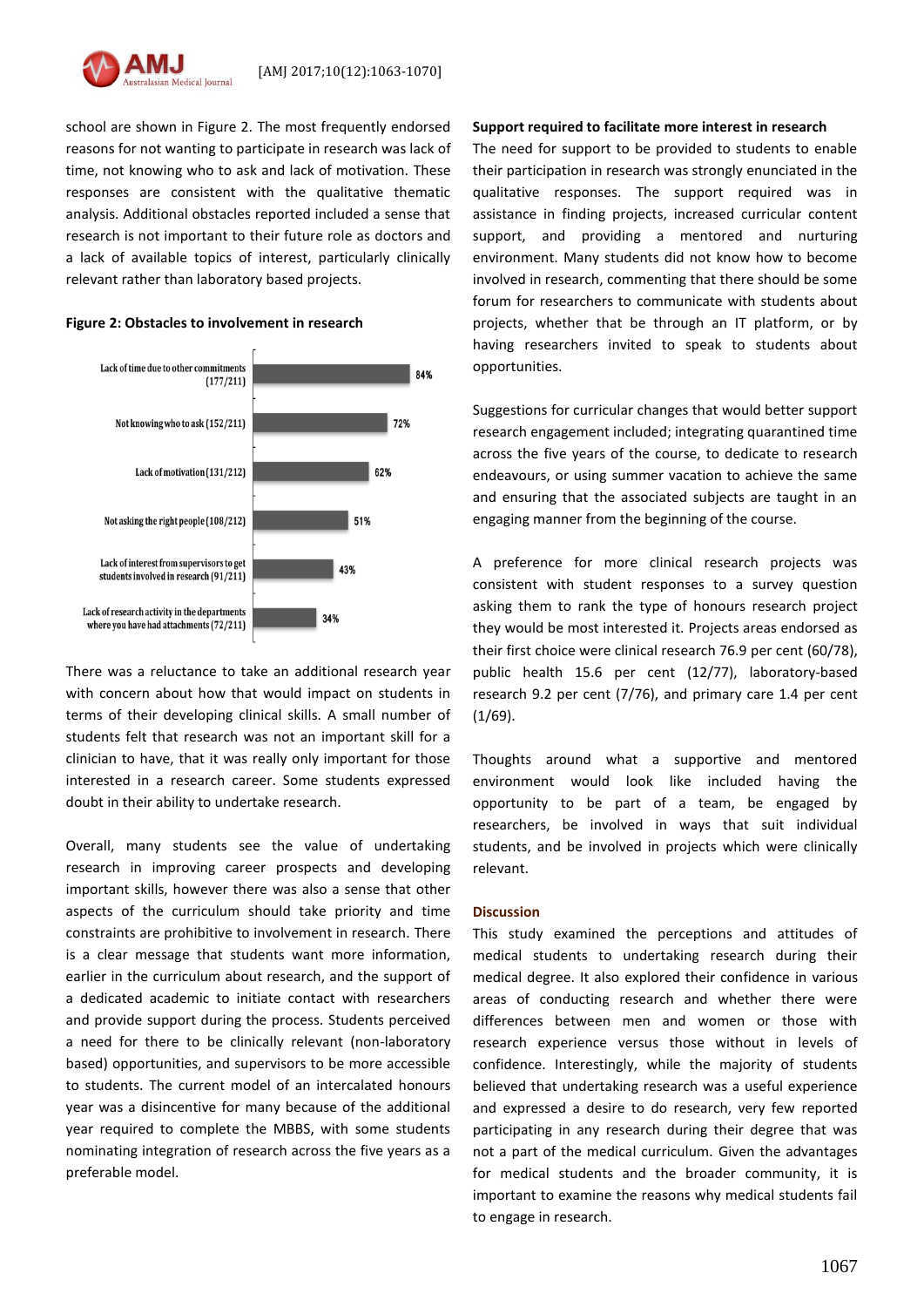Exposure to research at the undergraduate level has been associated with an increased motivation to pursue a career in research after graduation<sup>2,9,17</sup> and choosing a career in academic medicine.<sup>18</sup> Our study also shows that research experience in medical school improved students' perceived confidence in conducting research and that there was an overall trend for women to be less confident than men in some domains of research activity. Burgoyne and colleagues found very similar results in their study of undergraduate medical student's perspectives on research.<sup>2</sup> Students with a previous degree reported higher competencies in a number of research specific skills including study design, statistics and presenting a paper. There were also significant differences between men and women with women reporting lower perceived confidence than men. Interestingly levels of confidence were similar between men and women in the areas of research that are embedded into the curriculum which include most of the tasks encompassing undertaking a literature review and interpreting the published results.

These gender biases are difficult to explain, as there was no significant difference between the number of women and men who had had research experience in this study. It might relate to a more general finding that despite performing equally as well as their male peers, female medical students consistently report decreased self-confidence and increased anxiety, particularly over issues related to their competence.<sup>19</sup> This is not entirely surprising as the finding that men have higher self-esteem than women is a wellestablished finding in the self-esteem literature that is not just confined to western samples but can be generalised across cultures.<sup>20</sup> In this study there was no difference between the sexes in participation rates of men and women in research. A similar finding has been reported in a recent meta-analysis.<sup>7</sup> Perhaps a more pressing question is whether this lack of confidence is associated with a disinterest in women pursuing a physician-scientist career pathway and undertaking a PhD. It is at this point that participation rates between men and women start to diverge. There is a clear under-representation of women candidates undertaking combined medicine/PhD programs in Australia and the USA. $^{21}$  While lack of confidence likely plays a role in why women are less likely to choose this career path other reasons cited include the challenge of combining a successful career with family life and child rearing and a lack of compelling women role models.<sup>21</sup>

This study has also provided insight into the barriers to participation in research at an undergraduate level of medical education in the Australian context. It found that the major obstacles to pursuing extracurricular research in medical school was lack of time due to other commitments with 84 per cent of the respondents strongly endorsing this, further supported in student comments that the medical curriculum is already a long degree and more intense in terms of contact hours than most other degrees. This is consistent with a number of other studies where between 49 per cent and 74 per cent of students have reported lack of time as a major obstacle.<sup>8,11-14</sup> While an obvious solution to this might be to incorporate more research into the curriculum this is not easily done in an already full curriculum. Students at University of Tasmania are exposed to statistics and epidemiology in first and second year in the course, however this research speaks to the challenges of exploring ways of making these units more engaging in the first instance and applying new innovations in teaching.

The intercalated degree on offer to medical students at the University of Tasmania has not been a popular option, with very few students choosing to undertake a BMedSci (Honours). In 2014 seven students enrolled in the course, which represents 6.3 per cent of the third-year cohort for 2013. Enrolments have remained low with 5 in 2015, 6 in 2016 and 6 in 2017. Low uptake rates for similar degrees have also been reported in New Zealand medical schools (less than two per cent) $^{22}$  while higher rates around 54 per cent have been reported in medical schools in the United Kingdom. $^{23}$  When students in this study were asked about the reasons why they chose not to do undertake a BMedSci (Honours), the majority had concerns about delaying their graduation for a year due to financial and/or employment reasons. Other issues that were cited were not wanting to have to integrate into a different year group, or not being able to find the right project - with the majority being interested in clinical research. Similar concerns by students were reported in a recent systematic review looking at the impact of an intercalated BSc on medical student performance and careers. $^{24}$  Two of the key negative aspects reported by students were the loss of social networks, the additional financial costs and concerns about not being able to pursue their preferred topic.<sup>24</sup> Improving access to supervisors and mentors has also been echoed in a number of other papers published in this area.<sup>8,12-14,25</sup>

It is apparent from this research that the attitudes and obstacles medical students experience in relation to engaging in extracurricular research are consistent with those reported in many other medical schools in developed and developing countries. These are not necessarily obstacles that are easy to solve. In attempting to address the issues Cluver and colleagues $^{26}$  have suggested a proactive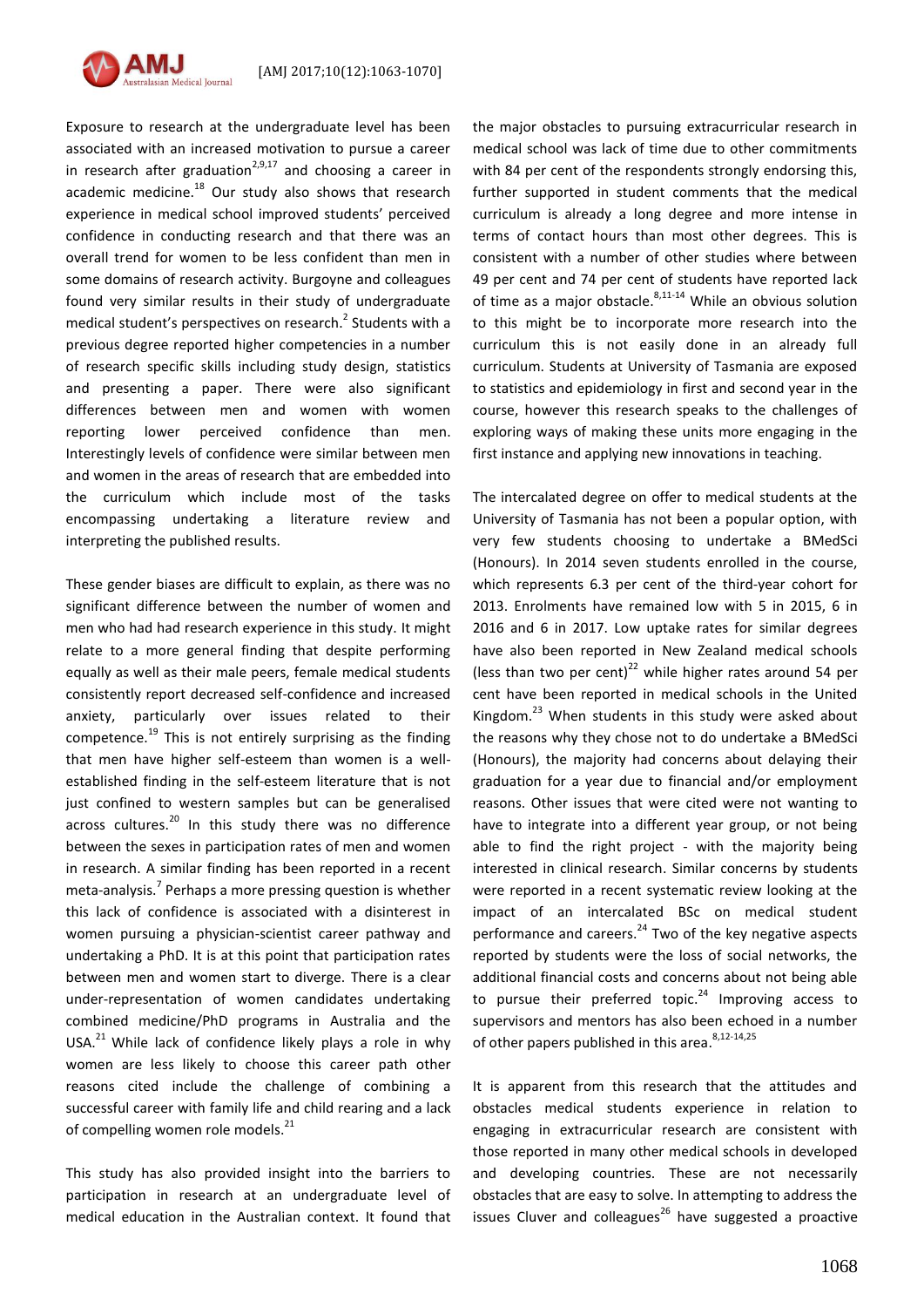

and well-organized approach is essential to encouraging more students to participate in research. They developed and trialled an initiative at the Medical University of South Carolina that consisted of four components including the following: identifying a research liaison, creating a shortterm summer research scholarship, enhancing the elective research course for medical students, and developing a webbased portal to increase the students access to research opportunities. As a result, there has been a steady increase in the number of students participating in research since the trial began. The research liaison acts as a point of contact for students to assist them in finding a project and mentor or supervisor overcoming a major obstacle for students. The provisions of a summer research fellowship provide some financial support and because the project is undertaken over the summer vacation students are not required to take a year out from their medical degree thereby addressing fears around losing contact with their cohort and extending the time to complete their degree. The research elective provides additional teaching and training while the research portal provides up-to-date information about research opportunities. Other examples of successful strategies designed to engage students in undergraduate research activities include embedding the teaching of research and critical analysis into the core curriculum.<sup>27</sup>

There are a number of limitations to this study that need to be considered. First the results are based on self-report measures and rating from medical students from a single school. While self-report measures are commonly used in this type of study they can be subject to information bias regarding the accuracy of the information being reported which may be over-or-underestimated. Given that students were aware that they could not be identified it is unlikely that they would have been influenced by a desire to present favourable responses, however there is no way of knowing this. Second the overall response rate of 42 per cent, while expected for this type of research, raises the possibility of responder bias. It was not possible to identify nonresponders. However, they do appear to be a representative sample of the overall age and gender of the medical cohort enrolled at the school.

## **Conclusion**

In conclusion, this study found that the while the majority of students agreed that participation in research was a useful experience they also highlighted many of the obstacles to achieving this. Many medical students remain unaware of the importance of research to patient care and perhaps more specifically the contributions of clinician-scientists to the field of translational medicine. While some of the

universal obstacles for students including financial strains and time pressure to get out into the workforce are not easily solved, medical educators must acknowledge the value of student participation in research and strive to facilitate engagement with the resources available to them. Increasing undergraduate student participation in research will undoubtedly have significant benefits in producing doctors who understand the relationship between research and patient care thereby making better and safer decisions.

## **References**

- 1. Johnson V. The value of participation in research as a component in the education of doctors for medical, graduate, and postgraduate student. Br Med J. 1959;2(5148):332–334.
- 2. Burgoyne LN, O'Flynn S, Boylan GB. Undergraduate medical research: the student perspective. Med Educ Online. 2010;15. doi: 10.3402/meo.v15i0.5212.
- 3. Frishman W. Student research projects and theses: should they be a requirement for medical school graduation? Heart Dis. 2001;3(3):140–144.
- 4. Murdoch-Eaton D, Drewery S, Elton S, et al. What do medical students understand by research and research skills? Identifying research opportunities within undergraduate projects. Med Teach. 2010;32(3):e152– e160.
- 5. Australian Medical Council. Standards for Assessment and accreditation of primary medical programs by the Australian Medical Council. ACT: Australian Medical Council Limited. 2012.
- 6. Ahmadzai H. Medical students, innovation and medical discoveries. AMSJ. 2012;3(1):7–9.
- 7. Amgad M, Tsui MMK, Liptrott SJ, et al. Medical student research: An integrated mixed-methods systematic review and meta-analysis. PLoS One 10:e0127470. doi[:10.1371/journal.pone.0127470.](https://doi-org.ezproxy.utas.edu.au/10.1371/journal.pone.0127470)
- 8. Alghamdi KM, Mousa NA, Alessa DS, et al. Perceptions, attitudes and practices toward research among senior medical students. Saudi Pharm J. 2014;22(2):113–117.
- 9. Harsha Kumar HN, Jayaram S, Kumar GS, et al. Perception, practices towards research and predictors of research career among UG medical students from coastal south India: A cross-sectional study. Indian J Community Med. 2009;34(4):306–9.
- 10. Kuhnigk O, Bothern AM, Reimer J, et al. Benefits and pitfalls of scientific research during undergraduate medical education. GMS Z Med Ausbild. 2010;27(5). doi: 10.3205/zma000709.
- 11. Mohd Ismail I, Bazli MY, O'Flynn S. Study on medical student's attitude towards research activities between